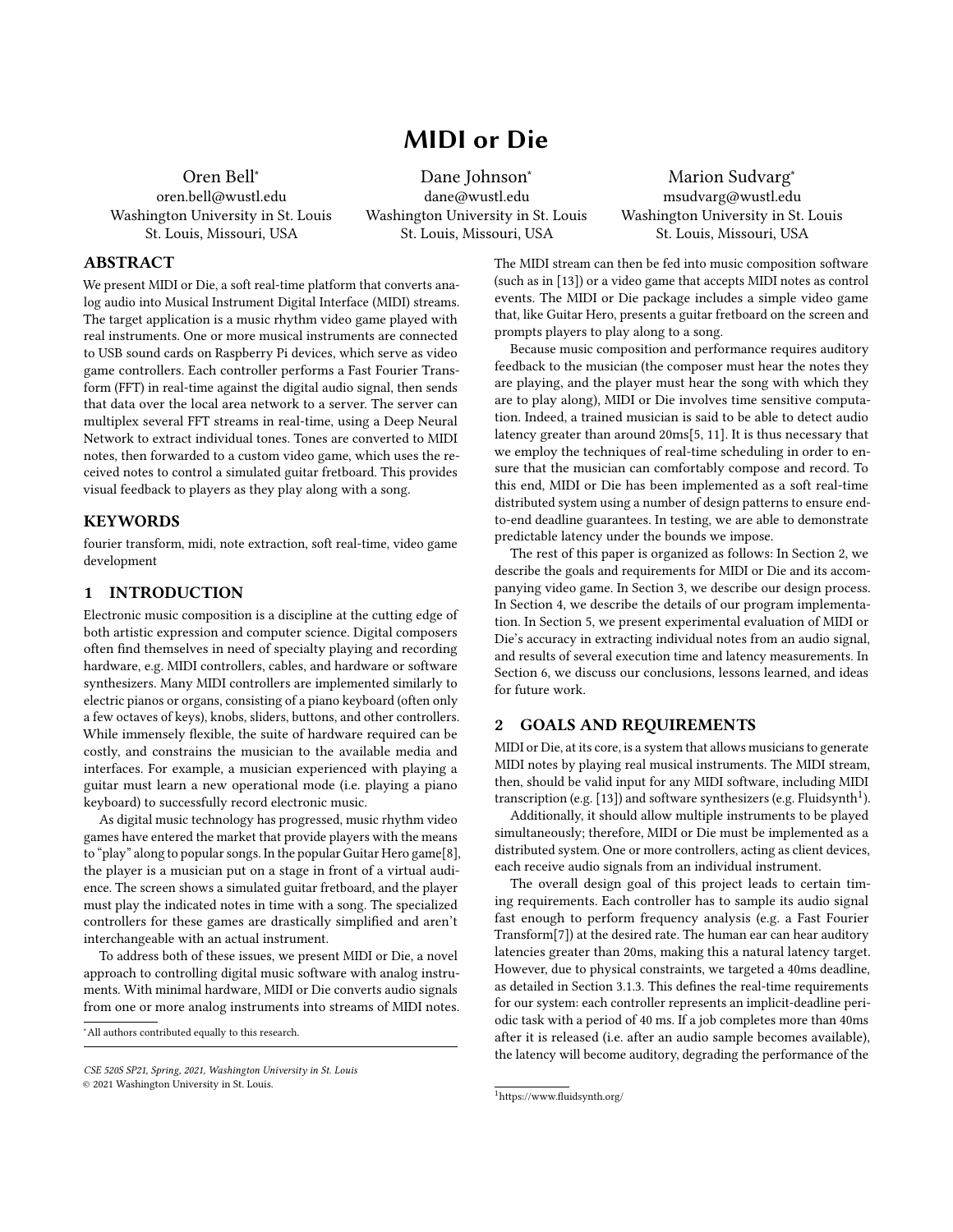system. Because a single late result does not cause system failure, these are soft real-time tasks.

We also define a number of functional requirements for our system. First, the controller should ideally support any non-percussive instrument. However, due to time constraints, we focused on support for the guitar (both acoustic and electric). For the target instruments, MIDI or Die should be able to extract notes and simple chords from the audio signal. The goal is to support chords having notes as high as a  $C_6$ , which is around 1kHz, and represents the highest note playable on many guitars.

Second, besides supporting existing MIDI software, MIDI or Die also includes a music rhythm video game. This game should allow players to play along with real songs, providing visual feedback according to how well the player matches the given notes.

#### <span id="page-1-0"></span>3 DESIGN

MIDI or Die has been designed in a modular fashion using objectoriented techniques to ensure that functionality could be easily swapped out, and different techniques compared. The server and controller use concurrent design patterns to provide a platform for this modularity, and to guarantee robust execution with predictable timing.

# 3.1 Software Components

The primary software components of our system include: (1) a sound server library to interface with the audio input driver, (2) an FFT module, (3) software to extract individual tones or chords from a DFT, and (4) tone and chord to MIDI note conversion.

3.1.1 Sound Server Library. MIDI or Die aims to support a variety of musical instruments and a wide range of hardware devices (e.g. analog audio outputs, USB-based analog-to-digital converters and preamplifiers, microphones, etc.). To this end, MIDI or Die uses the  $_{\rm{PulseAudio}}^{2}$  $_{\rm{PulseAudio}}^{2}$  $_{\rm{PulseAudio}}^{2}$  sound server library to interface with common Linux audio drivers, allowing it to sample audio data coming in via any supported input device.

PulseAudio provides a hook in the form of a callback function signature. The callback function we implement collects audio samples at our hardware's recommended rate of 44.1kHz, then passes sampled audio data to the FFT module.

3.1.2 FFT. To ascertain the notes being played, the audio signal is passed through an FFT algorithm, generating a Discrete Fourier Transform (DFT) representation of our audio. These acronyms – FFT and DFT – will be used interchangeably.

The FFT algorithm is provided by the FFTW3 library[\[4\]](#page-6-5). The audio segment is preprocessed through application of a Hamming window[\[3\]](#page-6-6), then the FFT is computed. The result is an array of complex numbers containing phase information.

The FFT module then determines the magnitude of each complex value. The resulting real-valued array is a histogram of amplitude values over the frequency domain, with each bin representing a 25Hz range. Amplitude values are then expressed in decibels.

Due to the hardware sampling rate, the resulting DFT histogram will incorporate frequencies as high as 22050Hz. Because we only

<span id="page-1-3"></span>

Figure 1: Audio of G-D interval



Figure 2: Frequency domain representation, in decibels

target notes up to a  $C_6$ , we then crop the histogram to 2kHz, approximately at  $C_6$ 's second harmonic.

See Figs [1](#page-1-3) and [2](#page-1-3) for an end-to-end visualization of this process.

<span id="page-1-1"></span>3.1.3 AI Model for Tone and Chord Extraction. Given an array of DFT values, a naïve way to extract the note being played is to find the most prominent frequency peak. But this runs into a fundamental problem of mathematics. The finest resolution of the frequency transform is the reciprocal of the duration of the audio window used to calculate it[\[7\]](#page-6-4):.

$$
\Delta_t N = 1/\Delta_f \tag{1}
$$

Here,  $\delta_t$  and  $\delta_f$  are the width of a sample, in time and frequency domain, respectively; and N is the number of samples, which is identical for a signal and its frequency transform.

Incidentally, the two lowest notes on the guitar are E2 and F2, which are 5Hz apart. In order to distinguish these, the audio sampling window must be at least 200ms wide, an unacceptable delay

<span id="page-1-2"></span><sup>2</sup><https://www.freedesktop.org/wiki/Software/PulseAudio/>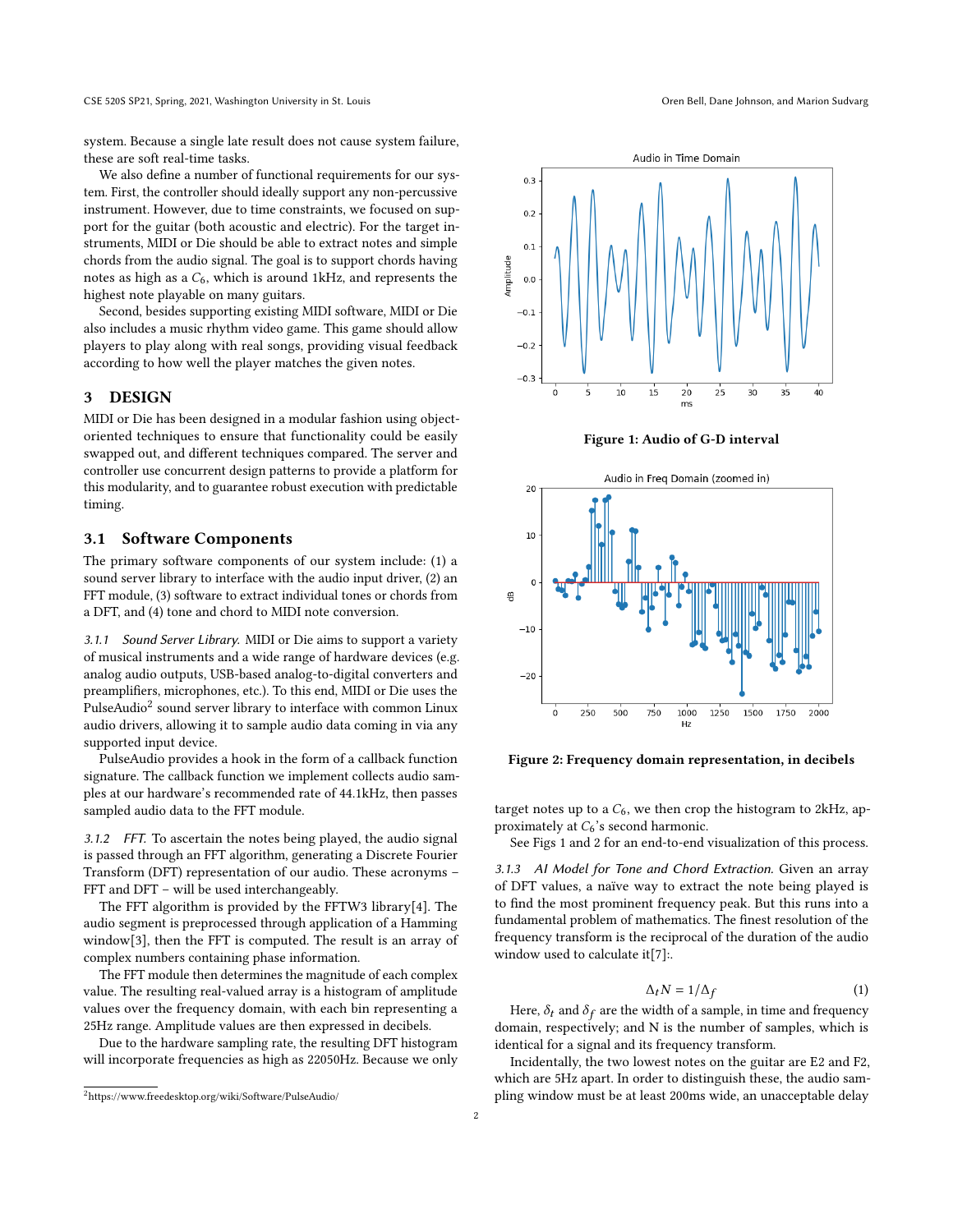MIDI or Die CSE 520S SP21, Spring, 2021, Washington University in St. Louis

for audio applications. Since this project has a video game aspect, and the refresh rate of monitors would constrain us anyways, we compromise on a 40ms window.

To target a 40ms window, corresponding to a 25Hz resolution, we modified our approach to DFT analysis. Instead of just searching for fundamental frequencies, we consider the entire DFT, including overtones. The  $6^{th}$  harmonics of  $E_2$  and  $F_2$  are 30Hz apart, enough to distinguish with a 40ms audio window.

We implemented a Deep Neural Network in TensorFlow[\[1\]](#page-6-7) to perform the DFT analysis and infer the notes played. To train the network, we wrote a script to generate thousands of different guitar chords, record them, and store the resulting DFT data with the corresponding notes as labels. Each chord was generated using dozens of unique sound fonts. This approach resulted in a sufficiently large quantity of data to allow for robust training of the network.

3.1.4 MIDI Note Conversion. Notes extracted from DFT data are sent to the target MIDI application as MIDI messages. We focus on sending note-on and note-off events. To generate these events, the server maintains parameters in memory that track the most recent notes that were played. When a new note is detected, it publishes a corresponding "Note On" event to the MIDI stream. When a note is no longer being played, it generates a "Note Off" event. No action is taken for detected notes that were also present in the previous DFT. Note that, for now, the server does not infer volume; any notes detected are sent with a constant value for velocity.

#### 3.2 Network Architecture

MIDI or Die also provides a custom library, built on top of BSD stream sockets, for network communication between the client and server. The library implements Server and Client classes, both deriving from a base Socket class. The Server implements the Acceptor as part of the Acceptor-Connector design pattern[\[10\]](#page-6-8), having a dedicated thread to listen for client connections on the socket. It constructs an object of the Connection class for each client it accepts. This class implements the Active Object pattern[\[10\]](#page-6-8), using a dedicated thread per connection to read and write across the socket. The Connector's thread function is a parameter of the Socket constructor. This allows the library to be highly flexible: custom communication protocols and functionality can be developed separately of the socket communication itself, then simply passed to a single Server object which then handles all communication.

The Client class, unlike the server, only maintains a single Connection object, which is constructed upon successful connection to the server. This allows all socket communication on the client side to be handled in its own thread. If the Client object cannot connect to the Server, it throws an exception, with a unique type for each cause of failure. This allows the library user to set up custom exception handling. In our case, for example, the client attempts to reconnect every second if there is no listening Server. For other errors where an attempt to reconnect would be futile (e.g. an error in the socket subsystem, an invalid IP address, etc.), the program is terminated gracefully with an appropriate error message.

The network architecture is illustrated in Figs [3](#page-2-1) and [4.](#page-2-1)

<span id="page-2-1"></span>

Figure 3: First, the Client establishes a connection with the Server's Acceptor thread.





# <span id="page-2-0"></span>4 IMPLEMENTATION

MIDI or Die is implemented as a distributed soft real-time system with two basic components: one or more client devices acting as video game or MIDI controllers, and a server hosting the target MIDI application or video game.

## 4.1 The Controller

The client device acts as both a video game and MIDI controller. Its target platform is meant to be lightweight, inexpensive, and headless. We target the Raspberry Pi platform, since it provides an inexpensive, easily accessible multicore system on a chip. Additionally, the Raspberry Pi OS has the necessary audio drivers to run many off-the-shelf plug and play USB audio adapters. As implemented, the controller runs the sound server library and FFT module, then sends DFT data over a local area network (LAN) to the server.

The controller constructs an object that encapsulates the FFT functionality and implements the callback function to PulseAudio. It also constructs a Client object to connect to the server. The function passed to the Client first waits for the server to be ready to receive data (indicated by a single byte sent from the server to the controller), then sends DFT data to the server every 40ms.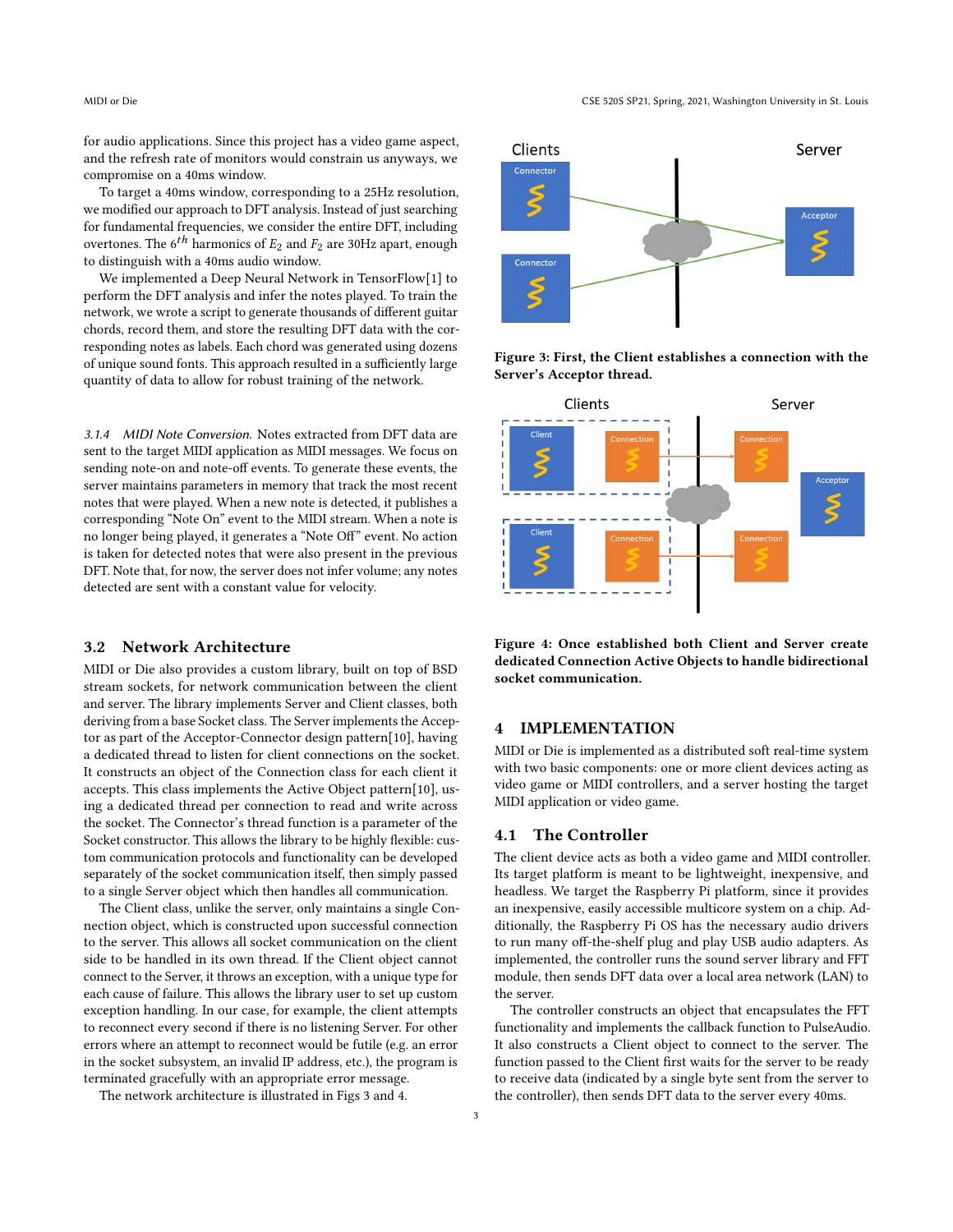CSE 520S SP21, Spring, 2021, Washington University in St. Louis CSE 520S SP21, Spring, 2021, Washington University in St. Louis CSE 520S SP21, Spring, 2021, Washington University in St. Louis

<span id="page-3-1"></span>

Figure 5: Controller Architecture

Because DFT data is processed by the main thread of execution, then sent by the socket thread, we have to ensure that data is shared between the two threads in a consistent state. As such, we implement a custom Shared\_Array class, which creates a buffer for which reads and writes are guaranteed to be consistent. Consistency is maintained in two ways, allowing for flexibility of use: the act of access can be locked by a mutex, using the C++ Standard Library mutex object. It can also be maintained using a mechanism similar to Linux's seqlock[\[6\]](#page-6-9).

The described controller architecture is illustrated in Fig [5.](#page-3-1)

#### 4.2 The Server

The server requires more computational power than the controller, and is intended to be installed on a Debian-based desktop or server machine with the necessary peripherals (keyboard, mouse, monitor, speakers) to interact with the target MIDI application. It receives streams of DFT data from one or more controllers on the LAN, performs tone and chord extraction for each one, and converts the extracted tones to MIDI notes. MIDI notes are then forwarded to the target MIDI application or video game, which runs on the same machine.

The server software constructs a Server object to accept new client connections. Each resulting Connection object thread function executes a loop. Every 40 ms, it reads DFT data from the socket into a Desynthesizer object that encapsulates the DNN for tone and chord extraction and the MIDI note conversion. The Desynthesizer then sends messages to a MIDI port specified as a command-line argument. On a system running one or more MIDI applications, each application binds to a unique port number.

If multiple controllers are connected, notes from each connection will be sent to a unique MIDI channel number. This is consistent with the semantics of traditional MIDI recording. To allow for automatic channel selection, we implement two classes: a Channel and a ChannelBroker. As new controllers connect, the Channel-Broker assigns each one a Channel object corresponding to the next free MIDI channel. MIDI provides 16 channels, and when no more channels are available, subsequent controllers fail to connect. The ChannelBroker uses appropriate locking semantics for thread safety.

## 4.3 MIDI or Die (The Game)

MIDI or Die comes with a custom music rhythm game, aptly named "MIDI or Die (The Game)." The game was implemented in the Godot game engine.[3](#page-3-2) We modified the source code to use the RTMidi







Figure 7: MIDI or Die (The Game)

library as an input mechanism. We added a C++ module to read Midi input from files exported by MuseScore, and we create physics objects in time with the tempo of the Midi file. Midi input creates a collision area which causes the physics objects to explode when they come in contact with it, and then removes the area after a third of a second.

#### <span id="page-3-0"></span>5 EVALUATION

To evaluate our success in meeting the design goals of MIDI or Die, we tested both the execution time and end-to-end latency of the system, as well as the accuracy of our AI model at correctly identifying notes.

#### 5.1 Execution Time and Latency

We evaluated execution times for different subtasks of our program, as well as testing end-to-end latency and polling jitter. For these tests, we used a single Raspberry Pi 3 Model B+, running the Raspbian GNU/Linux 10 operating system, as a controller. The server was installed on a system with 2 Intel Xeon Gold 6130 16-core CPUs running at 2.10GHz with Hyperthreading enabled and 32GB

<span id="page-3-2"></span><sup>3</sup><https://godotengine.org/>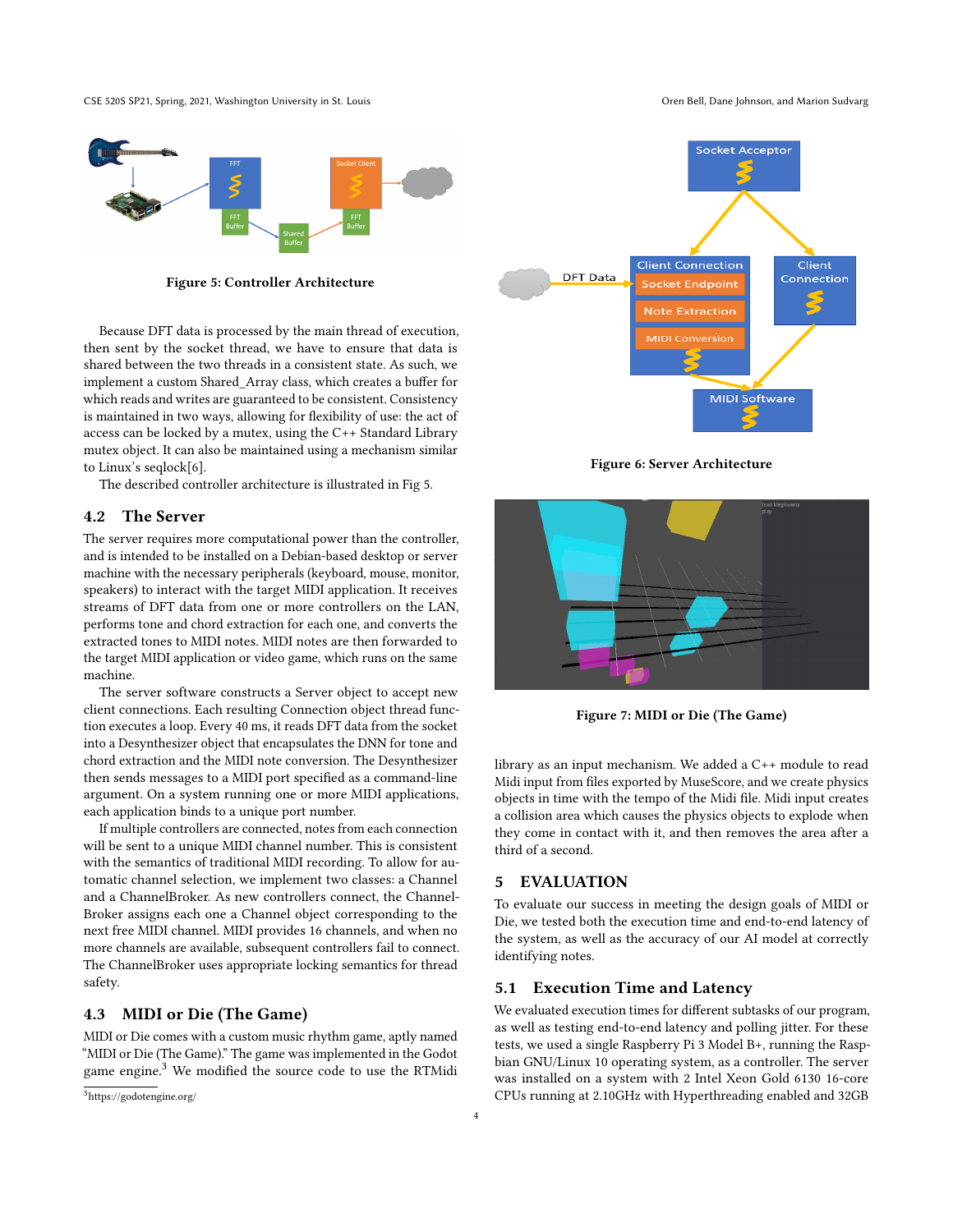of RAM. Both the controller and server were connected to a gigabit Ethernet switch. All timing measurements were taken using the C++ Standard Library's High Resolution Clock.

5.1.1 Execution Times. We measured the time it took for the controller to perform an FFT for 500 runs of the algorithm. Results are illustrated in Fig [8.](#page-4-0) Average execution time was  $558\mu s$  with a standard deviation of  $57\mu s$  and a maximum execution time of  $731\mu s$ . Compared to our 40ms deadline, this is very fast. It demonstrates that even the Raspberry Pi platform has sufficient computational power to perform an FFT well within our real-time constraints.

On the server, we measured the time to run the DNN to extract notes and convert them to MIDI. For 100 trials, we observed an average execution time of  $569\mu s$  with a standard deviation of  $111\mu s$ and a maximum execution time of 1.44ms. Results are illustrated in Fig [9.](#page-4-0) Even with the relatively high standard deviation, we expect this to remain well under the 40ms constraint, even if multiple controllers are connected or running on a more constrained host machine.

We also modified the Godot game engine to allow our game to receive custom MIDI events with timing information. This allowed us to measure the elapsed time between our server sending a MIDI note to the game, and the game receiving and processing the note. For 25 trials<sup>[4](#page-4-1)</sup>, we observed an average latency of 214 $\mu$ s with a standard deviation of  $39\mu s$  and a maximum of  $598\mu s$ . Results are illustrated in Fig [10.](#page-4-0) Again, these times are well within our deadline.

5.1.2 End-to-End Latency. We next measured end-to-end latency from when our controller receives a 40ms audio sample from PulseAudio, to when the corresponding MIDI note is sent to the game, taking into account the network latency. To do so, we modified the server to send a single byte back to the controller after it sends each MIDI event to the game. While we expect this to be an inflated measurement (since it includes the transit time of this status byte, which is not otherwise sent by the application), we do not expect the transit time of a single byte on the network to take long (indeed, ICMP packet roundtrip times were measured to be consistently under 1ms between the controller and server).

The results were surprising: for 500 jobs, roundtrip latency measurements started at only  $664\mu s$ , well under our 40ms deadline. However, they grew in a linear fashion to around 18.5ms for the last measurement. Results are illustrated in Fig [11,](#page-5-1) which plots roundtrip latency measurements against the corresponding job number to illustrate the growth. This means that roundtrip latency increased by about  $35.8\mu s$ . We assume, given this trend, that we will begin to miss the  $40\mu s$  after around 1100 polling periods (or 45 seconds of playing time). We discuss possible reasons for this phenomenon in Section [6.](#page-5-0)

5.1.3 Polling Jitter. The controller is designed to send DFT data to the server every 40ms. The server, meanwhile, must receive the data and process it with the same polling period. For both the controller and server, we measured the elapsed time between 200 subsequent polling periods. The results of these tests are illustrated in Figs [12](#page-5-2) and [13.](#page-5-2)



<span id="page-4-0"></span>





Figure 9: DNN Note Extraction and MIDI Conversion Execution Times



Figure 10: MIDI Note to Game Latencies

For the controller, the mean polling period was 40.12ms with a standard deviation of 0.11ms. For the server, the mean polling period was 40.11ms with a standard deviation of 0.20ms. While these values are not far from our target 40ms, they will begin to introduce skew against the desired period, and might contribute to the increase in round-trip latency that we observed.

<span id="page-4-1"></span><sup>4</sup>This number comes from real gameplay, and corresponds to the number of notes actually detected and sent.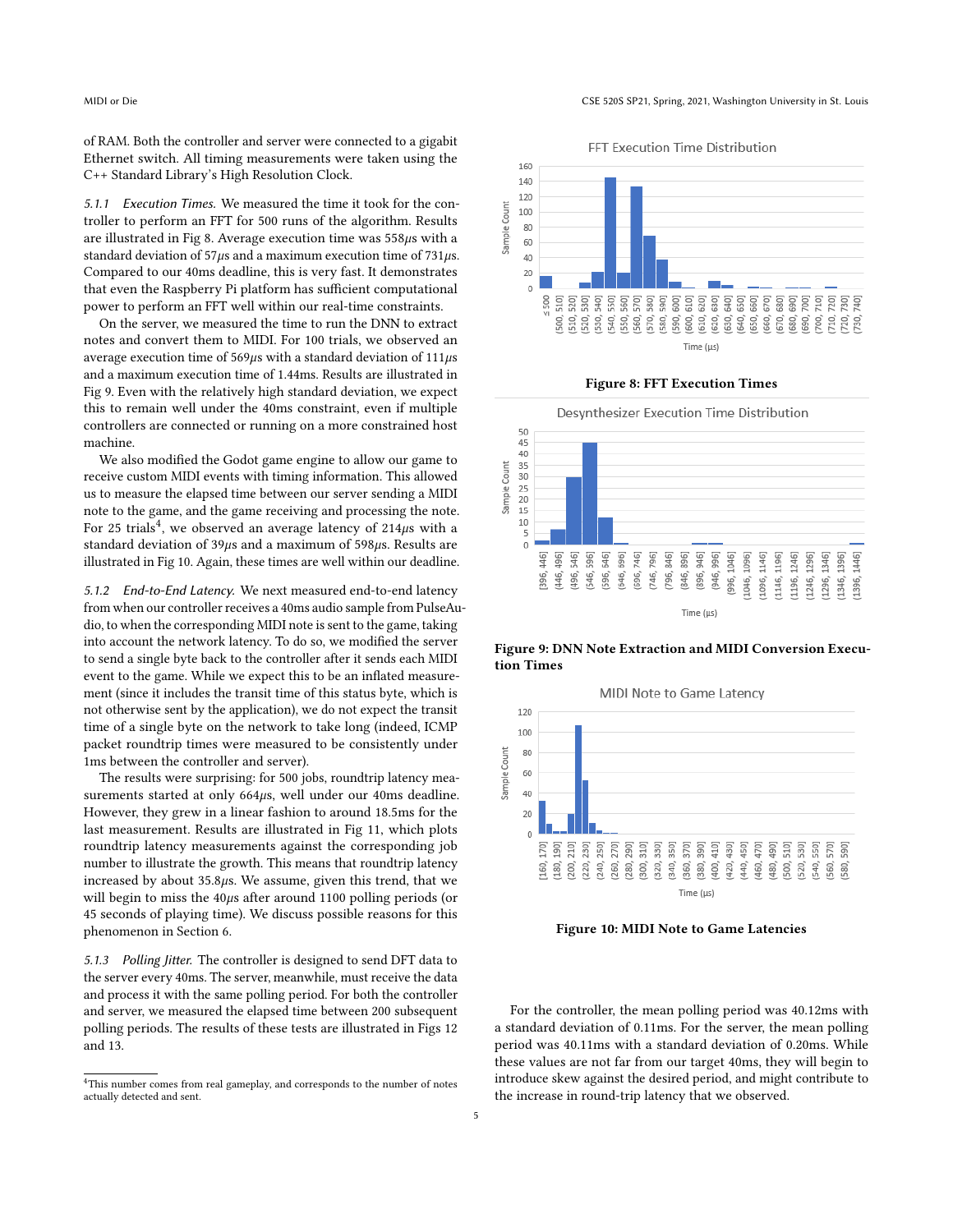CSE 520S SP21, Spring, 2021, Washington University in St. Louis CSE 520S SP21, Spring, 2021, Washington University in St. Louis CSE 520S SP21, Spring, 2021, Washington University in St. Louis

<span id="page-5-1"></span>

Figure 11: Rountrip Latency Measurements. Notice that these are plotted against job number to illustrate an increasing trend.

<span id="page-5-2"></span>

Figure 12: Controller Polling Times



Figure 13: Server Polling Times

#### 5.2 DNN Note Extraction Accuracy

The AI model, which was created to discern low notes, is ironically bad at identifying low notes. When we record silence, the sub-100Hz range of sound will appear 10-20dB louder than other frequencies, due to ambiance conforming to the curve of pink noise[\[2\]](#page-6-10).

Incidentally, the AI model uses layer normalization. In layman's terms, this means that the AI looks at the shape of the input rather than the absolute values. This result is that that silence at -40dB will be interpreted similarly to E2 playing at 110dB, even though it's 1 quadrillion times louder. The result is that after training, the AI model would discard most notes played on the  $6^{th}$  string as silence.

Potential fixes for this issue would likely be representing our FFT in linear terms, rather than decibels.

Below is the result of testing our AI model. False positive rate is the percentage of incorrect notes detected out of all notes detected (smaller is better). Detection rate is notes that were detected out of all correct notes expected (larger is better).

| False Positive Rate | 15%  |
|---------------------|------|
| Detection Rate      | 1207 |

## <span id="page-5-0"></span>6 CONCLUSIONS AND FUTURE WORK

This paper presents MIDI or Die, a platform for using real musical instruments as MIDI controllers. Its goal was to support a broad range of instruments, and to guarantee sufficiently low end-to-end latency to provide players with a smooth experience. While it meets several of its goals, MIDI or Die is still a work in progress.

MIDI or Die's deep learning model supports both electric and acoustic guitars, but has not yet been adequately trained to support a broader range of instruments (e.g. pianos, synthesizers, etc.). Additionally, there is still room for improvement in both the model, and the corpus of training data provided to it.

We also identified a timing issue that skews the polling periods used in MIDI or Die, causing round-trip latencies to increase over time. The way we currently enforce polling is with a custom class that forces a loop to delay a specified duration of time from when it begin its current iteration, to when it begins its next iteration. The way this class is implemented could be improved: the delay enforcement does not take into account context-switching and loop branching times. We would need to improve this for a production release.

Given that this project is an interdisciplinary work of software engineering and musical composition, it is lacking the critical perspective of a trained musician. The authors, while capable, are only hobbyists. In the future, we would like to include a trained musician and music producer, who would be able to bridge the gap between the technical and artistic aspects of the project and the video game.

In a similar vein, the authors are only hobbyist game developers, and including artists from that sphere could much improve the aesthetic and entertainment value of "MIDI or Die (The Game)." We would also like to expand "MIDI or Die (The Game)" to support multiple players, since the MIDI or Die server software supports multiple controllers. In doing so, we would need to perform more timing measurements to determine the maximum number of controllers supported before execution times exceed the 40ms deadline.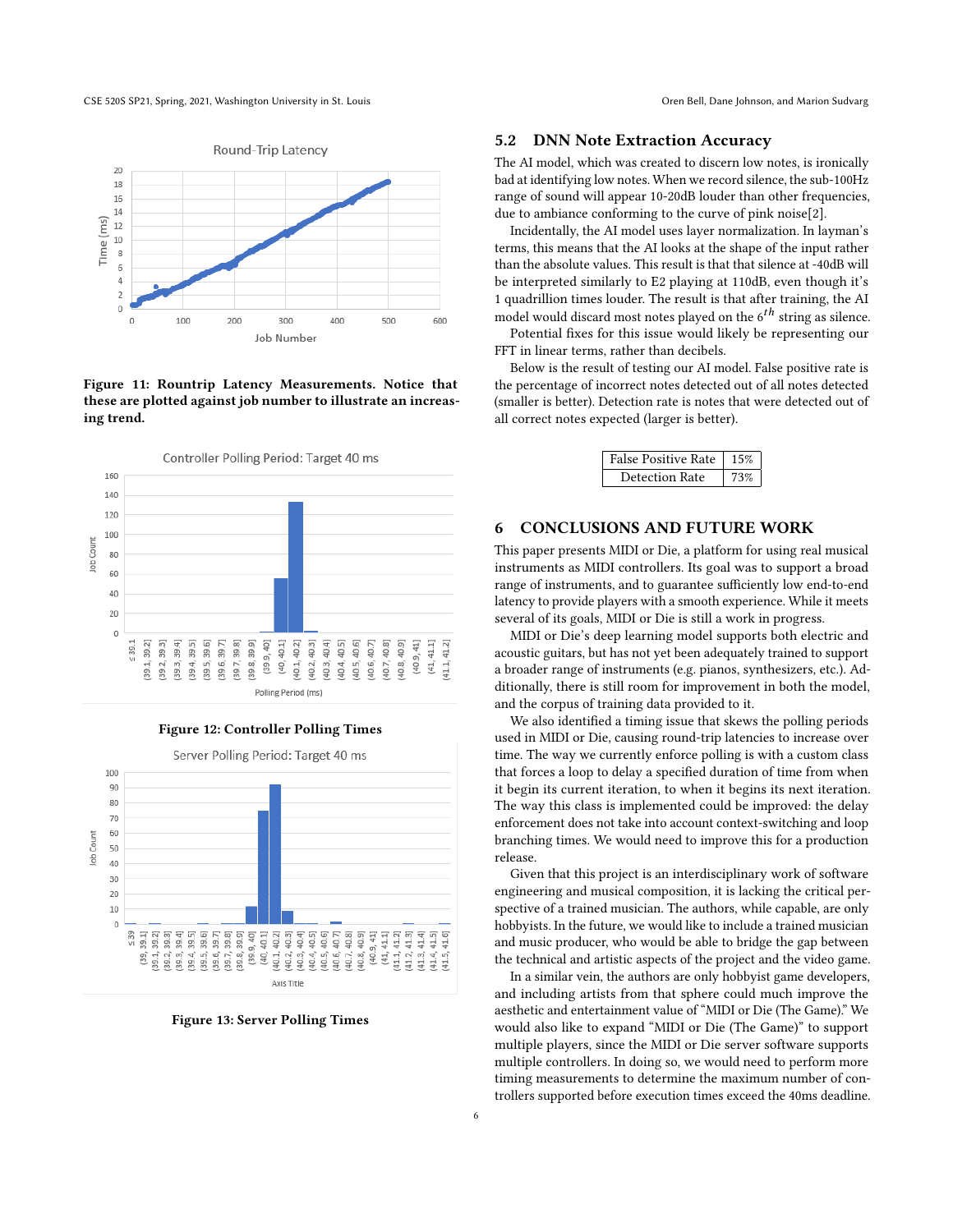MIDI or Die CSE 520S SP21, Spring, 2021, Washington University in St. Louis

# ACKNOWLEDGMENTS

Authors would like to thank Phil Ring for his insight into the acoustics of the guitar.

#### REFERENCES

- <span id="page-6-7"></span>[1] M. Abadi, et al. "TensorFlow: A system for large-scale machine learning," 12th USENIX Symposium on Operating Systems Design and Implementation (OSDI 16), USENIX Association (2016), pp. 265-283.
- <span id="page-6-10"></span>[2] P. Bak, C. Tang, K. Wiesenfeld (1987). "Self-Organized Criticality: An Explanation of 1/ƒ Noise," in Physical Review Letters. 59 (4): pp. 381–384.
- <span id="page-6-6"></span>[3] E. Douglas. Handbook of Digital Signal Processing. Academic Press, Cambridge, MA, USA, 1987. ISBN 978-0-08-050780-4.
- <span id="page-6-5"></span>[4] M. Frigo and S. G. Johnson. "The Design and Implementation of FFTW3," in textitProceedings of the IEEE, vol. 93, no. 2, pp. 216-231, Feb. 2005, doi: 10.1109/JPROC.2004.840301.
- <span id="page-6-2"></span>[5] H. Haas. "The Influence of a Single Echo on the Audibility of Speech," in J. Audio Eng. Soc., vol. 20, no. 2, pp. 146-159, (1972 March.).
- <span id="page-6-9"></span>[6] C. Lameter. "Effective synchronization on Linux/NUMA systems." Gelato Conference, 2005.
- <span id="page-6-4"></span>[7] A. Oppenheim, Signals and Systems, Second Edition. Prentice Hall, Hoboken, NJ, USA, 1997. ISBN 0-13-814757-4.
- <span id="page-6-0"></span>[8] C. Roper. "Guitar Hero," IGN. Written Nov 2, 2005. Updated Nov 24, 2018. Retrieved May 7, 2021 from https://www.ign.com/articles/2005/11/03/guitar-hero
- [9] G. Scavone and P.R. Cook (2005). "RtMidi, RtAudio, and a Synthesis ToolKit (STK) Update," In Proceedings of the 2005 International Computer Music Conference, Barcelona,
- <span id="page-6-8"></span>Spain, pp. 327-330. [10] D.C. Schmidt, M. Stal, H. Rohnert, and F. Buschmann. Pattern-Oriented Software Architecture: Patterns for Concurrent and Networked Objects, Volume 2. Wiley & Sons, New York, 2000.
- <span id="page-6-3"></span>[11] N. Schuett. "The effects of latency on ensemble performance," Doctoral Thesis, 2002, Stanford University.
- [12] "Standard MIDI-File Format Spec. 1.1." The International MIDI Association, 1999.
- <span id="page-6-1"></span>[13] M. Watson. "MuseScore," in Journal of the Musical Arts in Africa, 15:1-2, pp. 143-147, 2018, DOI: 10.2989/18121004.2018.1534342

# A COMPILING AND RUNNING SUBMITTED **CODE**

#### A.1 Platform Requirements

The system was built and tested using Ubuntu for the server machine, and a Raspberry Pi running Raspbian for the controller. We suggest testing it on only Debian-based systems, to maintain compatibility with the TensorFlow libraries.

## A.2 Retrieving MIDI or Die

MIDI or Die is available at [https://github.com/msudvarg/MIDIOrDie.](https://github.com/msudvarg/MIDIOrDie) To retreive it, run the following commands:

- git clone https://github.com/msudvarg/MIDIOrDie cd MIDIOrDie git submodule init
- git submodule update

# A.3 Compiling Controller and Dependencies

The controller depends on PortAudio and the FFTW3 library. Install them and then build the repo with:

```
sudo apt install -y build-essential cmake \
        libfftw3-dev portaudio19-dev
mkdir build && cd build
cmake ..
make
```
#### A.4 Compiling Server and Dependencies

The server also requires PortAudio, in addition to several Tensor-Flow libraries. MIDI libraries are bundled with the repo. If you built the controller on a Pi, switch to your server machine. Then install these dependencies with:

# Install portaudio and co again, # if you're running on a different machine sudo apt install -y build-essential cmake \ libfftw3-dev librtmidi-dev portaudio19-dev mkdir build && cd build # Install prereqs and bazel sudo apt-get install -y cmake curl g++-7 git python3-dev \ python3-numpy sudo wget libprotobuf-lite10 \ libprotobuf10 libprotoc-dev curl -fsSL https://bazel.build/bazel-release.pub.gpg | \ gpg --dearmor > bazel.gpg sudo mv bazel.gpg /etc/apt/trusted.gpg.d/ echo "deb [arch=amd64] \ https://storage.googleapis.com/bazel-apt \ stable jdk1.8" | sudo tee \ /etc/apt/sources.list.d/bazel.list sudo apt-get update sudo apt-get install -y bazel-3.1.0 sudo ln -s /usr/bin/bazel-3.1.0 /usr/bin/bazel

# Clone a helpful repo from FloopCZ to install TF\_cc

git clone https://github.com/FloopCZ/tensorflow\_cc.git cd tensorflow\_cc/tensorflow\_cc mkdir build && cd build cmake -DALLOW\_CUDA=off .. make sudo make install

With all those dependencies out of the way, build the repo with a flag to trigger building of the server

cd path/to/MIDIOrDie/ mkdir build cd build cmake -DBUILD\_SERVER=true .. make

## A.5 Running

The order of running is: host application, server, then controller. First start the host application (MuseScore, our MidiOrDie game, etc).

Run the server by navigating to the build directory and executing

 $./server -p 1 -a$ 

This will start the server and publish to MIDI port 1. The server lists all available MIDI ports on launch, so if port 1 is not correct, simply kill the server with Ctrl+C and modify the argument given to -p.

[TODO: Detail all argument parameters?]

Next, run the controller. If it's running on a separate Pi, use:

./controller -f -i 192.168.x.x